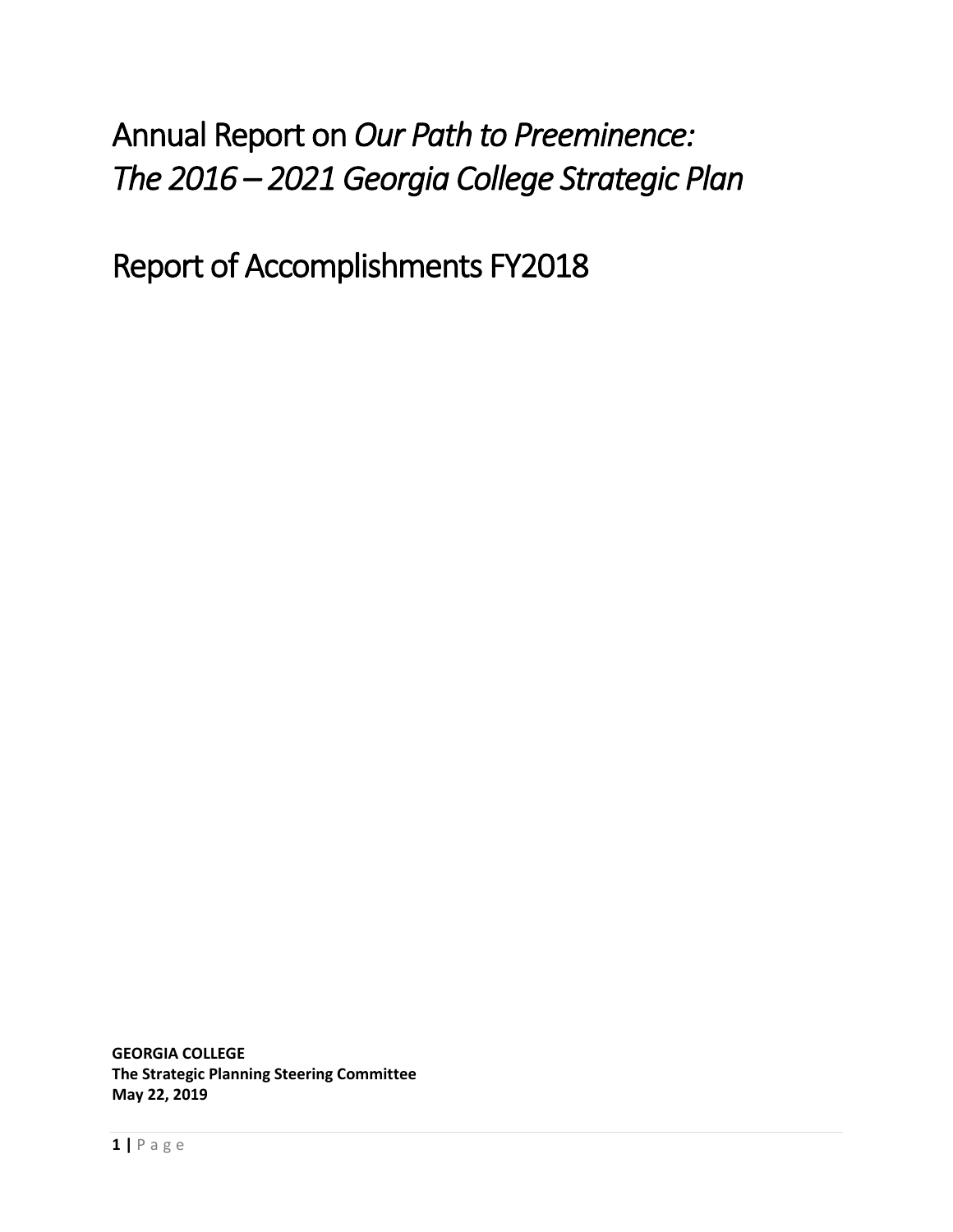# **Activities and Progress of the**

## **Strategic Planning Steering Committee**

In 2015 and 2016, Georgia College & State University faculty, staff, and students joined together to create a strategic plan designed to move our university to preeminence among other public liberal arts institutions. The strategic plan that was developed resulted from the work of nearly 150 faculty, staff, and students who were involved in the planning effort. The strategic plan was reviewed by University Senate at its meeting on September 16, 2016 with Senate voting to endorse the vision, value, and mission statements and the six goals identified in the plan. Executive Cabinet subsequently approved the Strategic Plan at its meeting on October 18, 2016. The revised mission statement was approved by the Board of Regents of the University System of Georgia at its meeting in October, 2017.

Toward the end of 2017, Champions were identified by the Steering Committee and formally assigned responsibility for specific action items by President Dorman. The Steering Committee elected to utilize Compliance Assist (and later, Watermark) to document accomplishment of action items. Steering Committee members subsequently met with the Champions to discuss the next steps and time lines, and to review what the Champions will report through Watermark.

The Strategic Planning Steering Committee remained quite busy during 2018, meeting on a monthly basis through the academic year. Given that its initial task of developing a strategic plan had been completed, the committee felt the need to chart its role and path going forward. The committee developed:

- A description of its key activities (e.g., review/analyze data related to accomplishment of strategic plan action items);
- A list of campus units that should be represented on the Steering Committee;
- A process for committee member rotation;
- A regular schedule for reviewing reports related to action items;
- A process for recommending to Executive Cabinet proposed changes in action items;
- A format for reporting to Executive Cabinet.

The result of this work was the creation of a set of Steering Committee procedures which President Dorman approved in June 2018. These procedures identified the AVP for Strategic Initiatives as the permanent Steering Committee chair, and the AVP assumed this role in July, 2018.

With the development of its new procedures, the work of the committee evolved, morphing from its earlier role of strategic plan development to its new role of implementing the plan, measuring action item accomplishment, and recommending revisions or additions to action items. The transition from Compliance Assist to Watermark delayed Champions in submitting their first reports until fall of 2018. However, while the transition slowed the reporting process, the process is in place and most Champions submitted their reports prior to the established deadline. The Steering Committee subsequently met with all of the Champions to discuss progress toward accomplishing action items, gather recommendations or concerns related to action items, and seek input into improving the strategic planning process.

In the Steering Committee's spring 2019 conversations with Champions, the Committee discussed a number of national and state-wide issues that are or will impact the environment for execution of the strategic plan. The Committee discussed issues such as: challenges in maintaining the size and quality of the entering freshmen class, the impact of growth in dual enrollment on the GC core and lower-level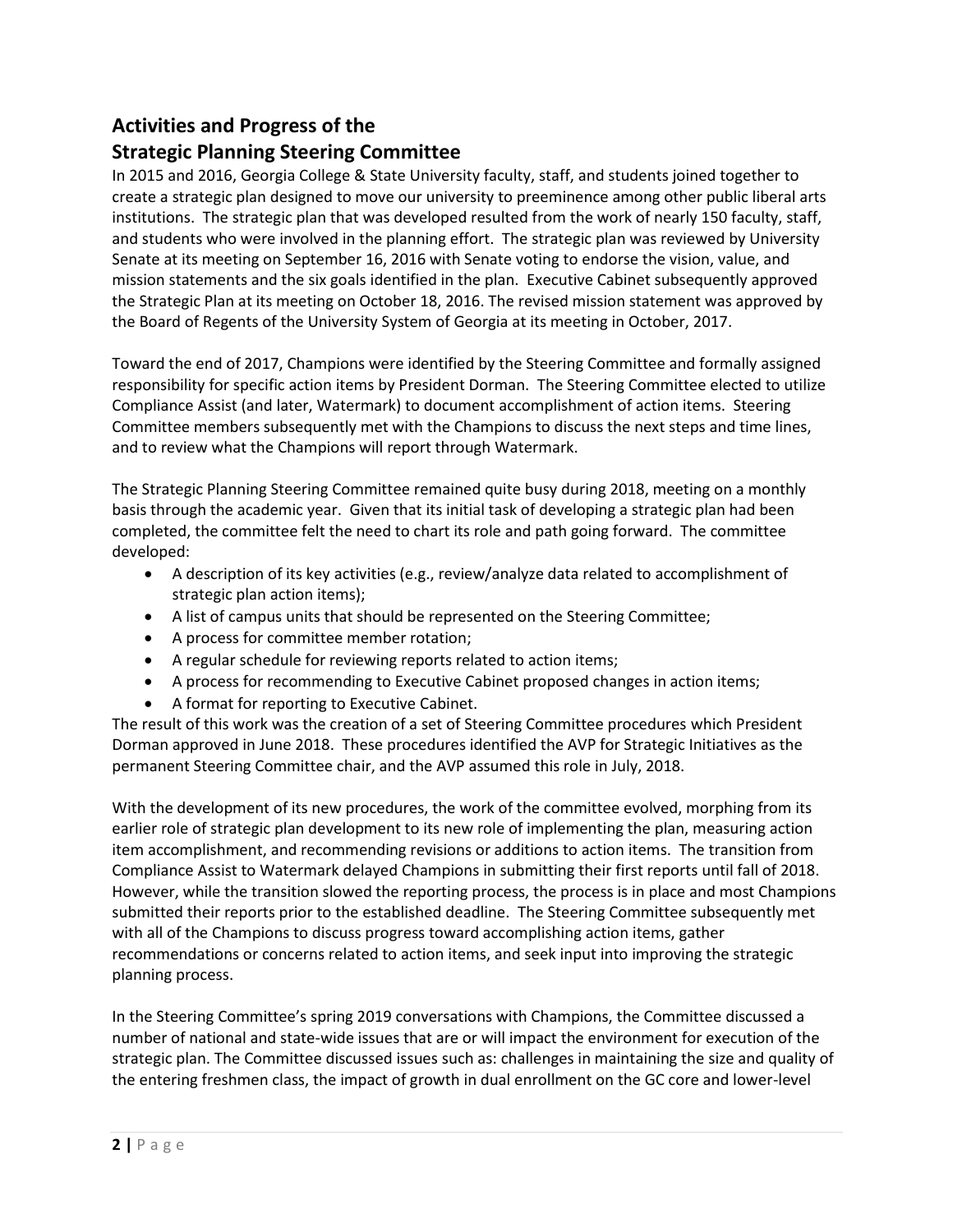credit hour production, and the reduction in the number of transfer students due to mission creep within the USG state college sector.

On the pages that follow, the Strategic Planning Steering Committee details noteworthy strategic plan progress and accomplishment during FY2018 and outlines areas of concern. Recommendations for changes to existing action items and for creation of new action items can be found on the attached spreadsheet.

#### **Noteworthy Strategic Plan Progress and Accomplishment**

*Our Path to Preeminence* differs from all prior Georgia College strategic plans in that it is actually being implemented by Champions, documented through Watermark, and monitored by an active steering committee that reports annually to Executive Cabinet. The process was inclusive on the front end, and there is continuity, consistency, and follow-through throughout the implementation phase. It is also a living document in that the committee recommends changes in action items or the addition of new action items as needed. By design, the plan is constantly evolving.

Anecdotally, the strategic plan appears to be having a "trickle-down effect" as colleges and other units align their strategic plans and processes to the university's plan. For example, the College of Arts & Sciences references the strategic plan often. Changes in the promotion and tenure documents for all A&S departments have been successfully implemented due, in large part, to related strategic plan action items. Because the strategic planning process was so inclusive and involved such a large number of faculty and staff, it has been easier to gain acceptance of such changes.

On a more specific level:

**Recruitment**: As outlined in Goal 1, Initiative1, Action Item 2, there were gains in recruitment of highability students. During 2018, the Office of Admissions partnered with the Office of Financial Aid, New Student Programs, and the Honors Program to recruit high-ability students.

- Through strategic name purchase through the College Board, ACT, and Certificate of Merit, Admissions developed a high-ability recruitment communication plan for prospective students.
- The Presidential Scholarship Competition saw an increase in applicants from 208 to 371, and 101 high-ability students attended the competition.
- Admissions and the Honors Program successfully implemented a special visit program entitled Honors Preview Days, and 387 high-ability applicants, 40 PSC attendees, and 55 students admitted to the Honors Program (not including auto-admits) attended a campus tour.
- The university received 935 applications from high-ability students, and 113 students who confirmed their participation in the Honors Program enrolled.
- The average high school GPA for FTF admits was 3.55, while the average high school GPA for high-ability FTF admits was 3.80. The average test scores for FTF admits was 1182 (old) SAT, 1210 new SAT, and 26 ACT. High ability FTF admits had an average (old) SAT of 1295, 1328 new SAT, and 28 ACT.

**Career Center:** The aim of Goal 1, Initiative 5, Action Item 4 is to deepen participation in the Career Center by GC undergraduate students while enrolled by encouraging faculty to include milestone activities in courses, including the Career Center in Week of Welcome and orientation, and linking milestones to LEAP and leadership initiatives. The Career Center has made good progress in this regard.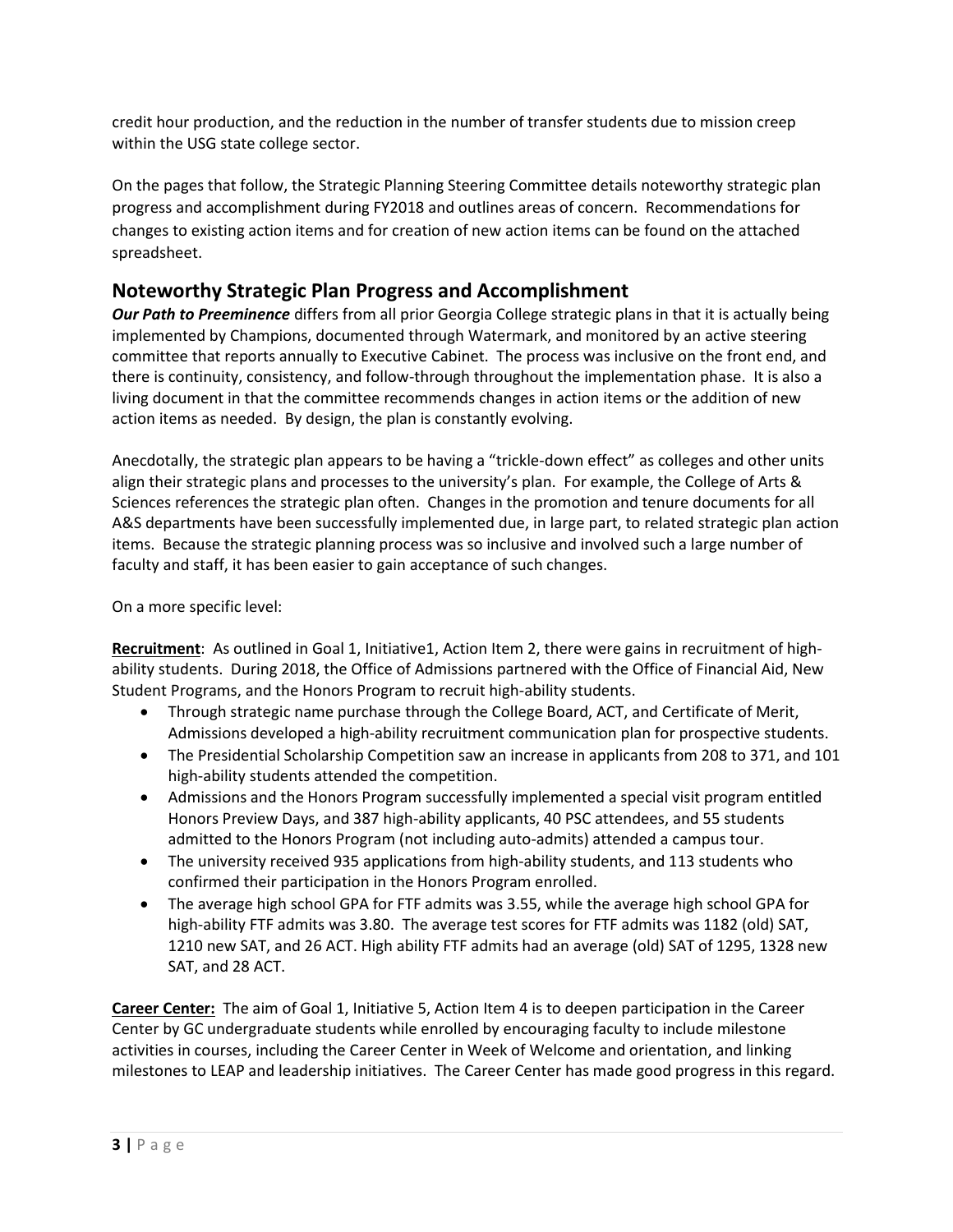- For AY2017, 24 out of 35 (68%) departments/programs involved the Career Center and/or the Milestones into their courses beyond activities in FYAS. Strong inroads were made with plans/discussions for at least 5 additional programs to include the Career Center in more of their courses (Nursing, Mass Communication, History, English, and Music Therapy--through required Music course offered in Music Department) starting AY2018.
- In an annual survey of students who used the Career Center, of the 91 respondents, 79% said they were likely to recommend the services to a peer. 69.23% of the 91 respondents said they had heard of the Career Planning Milestones program.

**Transformative Undergraduate Curricular and Co-curricular Experiences:** The purpose of Goal 2, Initiative 1 was to establish an institutional-level requirement for student participation in transformative experiences. GC Journeys has instituted an institutional-level expectation for student participation in those transformative experiences that broadly support student development and individual growth. (The GC Journeys Web page can be found at https://www.gcsu.edu/gcjourneys.)

- Students will complete three experiences as part of their program of study: The First-Year Experience, Career Planning Milestones, and a Capstone Course in the major.
- In addition, each student will select two other experiences to personalize their journey.
- Checkpoints have been determined to help ensure that students receive support and direction in choosing experiences across their time at GC.

The aim of Goal 2, Initiative 2, was to design, implement, measure, and communicate student, faculty, and staff participation in transformative experiences. To date:

- A viable and sustainable electronic portfolio system was launched to all first-year students in early spring 2019. The freshmen have begun to build their Journeys portfolios with their first artifacts from their first Transformative Learning Experience, *First Year Academic Seminar*.
- Each transformative experience has developed outcomes which are currently being translated into rubrics to assess learning outcomes for all transformative experiences.
- The Registrar worked with GC Journeys to create a system to code transformative experiences in banner beginning in spring 2019. Additional coding has also been designed for internal use beginning fall 2019.

Goal 2, Initiative 3 is focused on developing a distinctive liberal arts curriculum. An early goal of the GC Journeys program was to map the entire curriculum to the AAC&U essential learning outcomes (ELOs). Another aspect of distinction is ensuring that the program becomes well known statewide and nationwide.

- Significant work was undertaken to map each course in the core curriculum to one or more of the outcomes, and corresponding assessment tools were built to dually assess the core outcome and the ELO.
- Assessment data were collected fall 2018 and spring 2019 using the new core assessment tools. Data will be analyzed summer of 2019.
- Aspects of GC Journeys were highlighted at 10 state and national workshops and conferences.
- In November, 2018, Georgia College planned and hosted the inaugural LEAP Georgia Conference with 65 individuals from across the state in attendance and three AAC&U featured speakers.
- Preparing faculty and staff to design and implement transformative experiences and teach essential skills has been paramount. Over the past year a "train the trainer" program has prepared 30 faculty and staff with another 22 registered for the summer. This rigorous 32-hour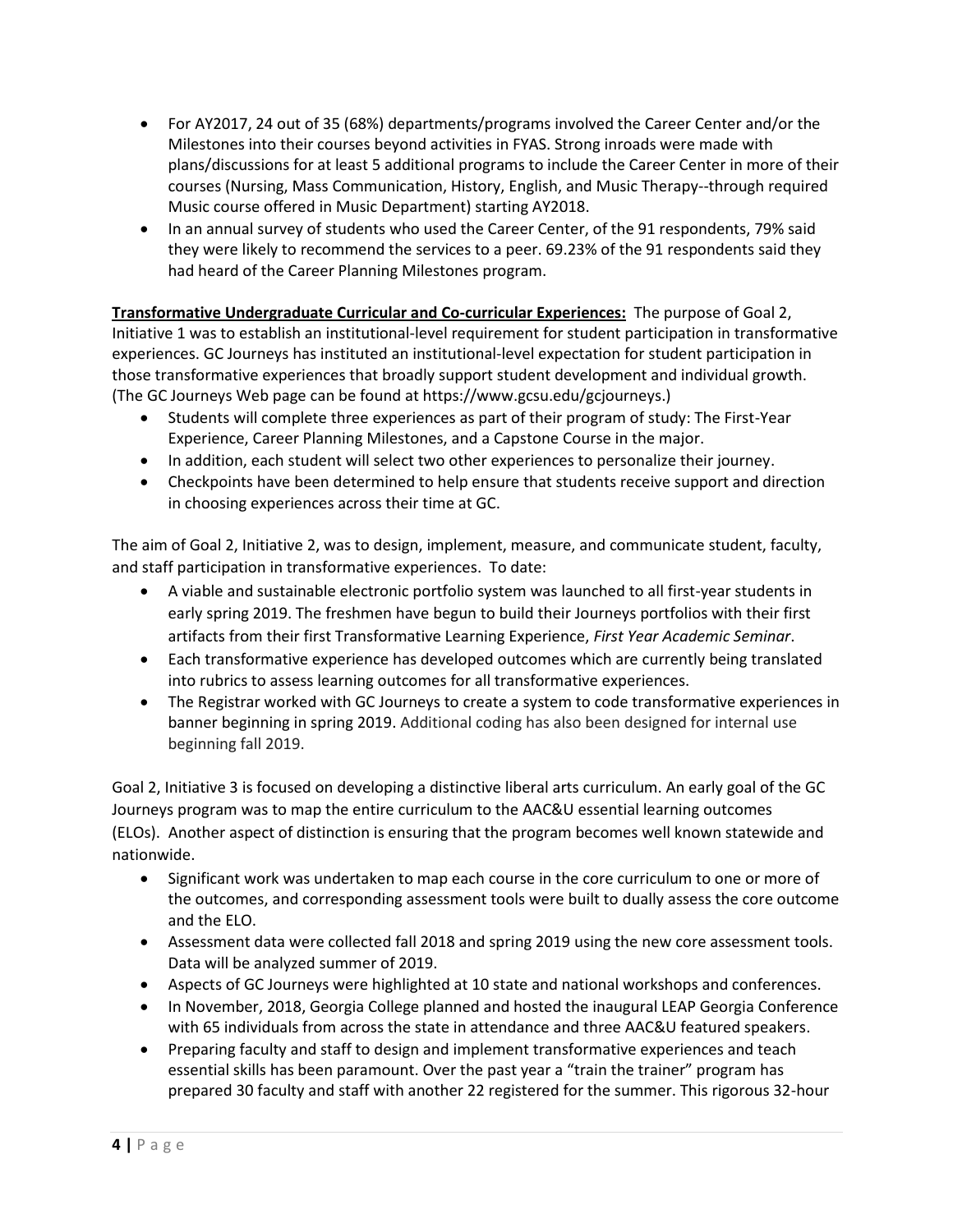program has prepared a large number of faculty and staff to work with their peers in order to bring the initiative to scale.

**Graduate Enrollment:** The focus of Goal 3, Initiative 1 is to increase enrollment in graduate programs to viable levels. There has been significant progress related to this initiative, as there were overall increases in graduate enrollment, and especially in College of Education graduate programs which currently have the 3rd highest enrollment in the history of the university.

 Due to the overall increase in the number of graduate students, only two graduate programs (Music, within the College of Arts & Sciences, and Music Therapy, within the College of Health Sciences), are considered low producing, and there are plans to promote and advertise these programs to increase enrollment.

**University Advancement:** Significant progress was made with goals related to increasing the number of merit and need-based institutional scholarships for incoming students (G1, I1, AI6), establishing or extending funding partnerships with foundations (G4, I3, AI2), engaging students upon their arrival at GC (G4, I4, AI1), engaging alumni early and often (G4, I4, AI 2), and increasing the university's endowment (G4, I4, AI5).

- The number of merit and need-based institutional scholarships available to incoming students was increased by more than 25% from FY17. The original target date for meeting this action item was 2021, but the target was met and exceeded during FY18. The baseline data for FY17 was 26 scholarships for \$243,323. For FY18, 36 merit/need-based scholarships were awarded for a total of \$254,294.
- Funding partnerships with foundations were increased from FY17 (10 applications to foundation partnerships, with three grants awarded) to FY18 (17 applications to foundation partnerships, with 10 grants awarded).
- Increasing numbers of students are being engaged upon their arrival at GC through class giving campaigns and student alumni clubs to increase student giving. The goal of 20.5% of Class of 2018 graduating students being donors was exceeded by 5.5% (26%).
- Alumni are increasingly being engaged early and often. Alumni engagement activities increased from 23 alumni events with 1,068 attendees in FY17 to 30 alumni events with 1,229 attendees in FY18.
- The university's endowment continues to grow. The endowment goal for FY18 of \$41,250,000 was exceeded by the actual ending balance for FY18 of \$43,929,555. The FY18 campaign goal of \$20,408,192 was exceeded by the actual ending balance for FY18 of \$23,044,010. The FY18 annual fundraising goal of \$5,510,820 was exceeded by the actual ending total for FY18 of \$6,055,618.

**Grant Development Assistance:** Goal 6, Initiative 1, Action Item 3 focuses on the impact related to grant-development assistance provided by the university to community agencies. During the year, there was a significant increase in applications and awards that either benefit community partners directly or include them as co-applicants. There were 44 such grants in FY18 with \$3,146,233 awarded compared with 25 grants and \$1,714,362 awarded in FY17. This was an increase of 76% in the number of applications and 84% in the total dollar amount of awards. The primary partner in these applications was the Baldwin County School District, followed by health and community services. Continued increases in such partnerships will help move the university toward preeminence while also improving educational levels and the quality of life in the surrounding community.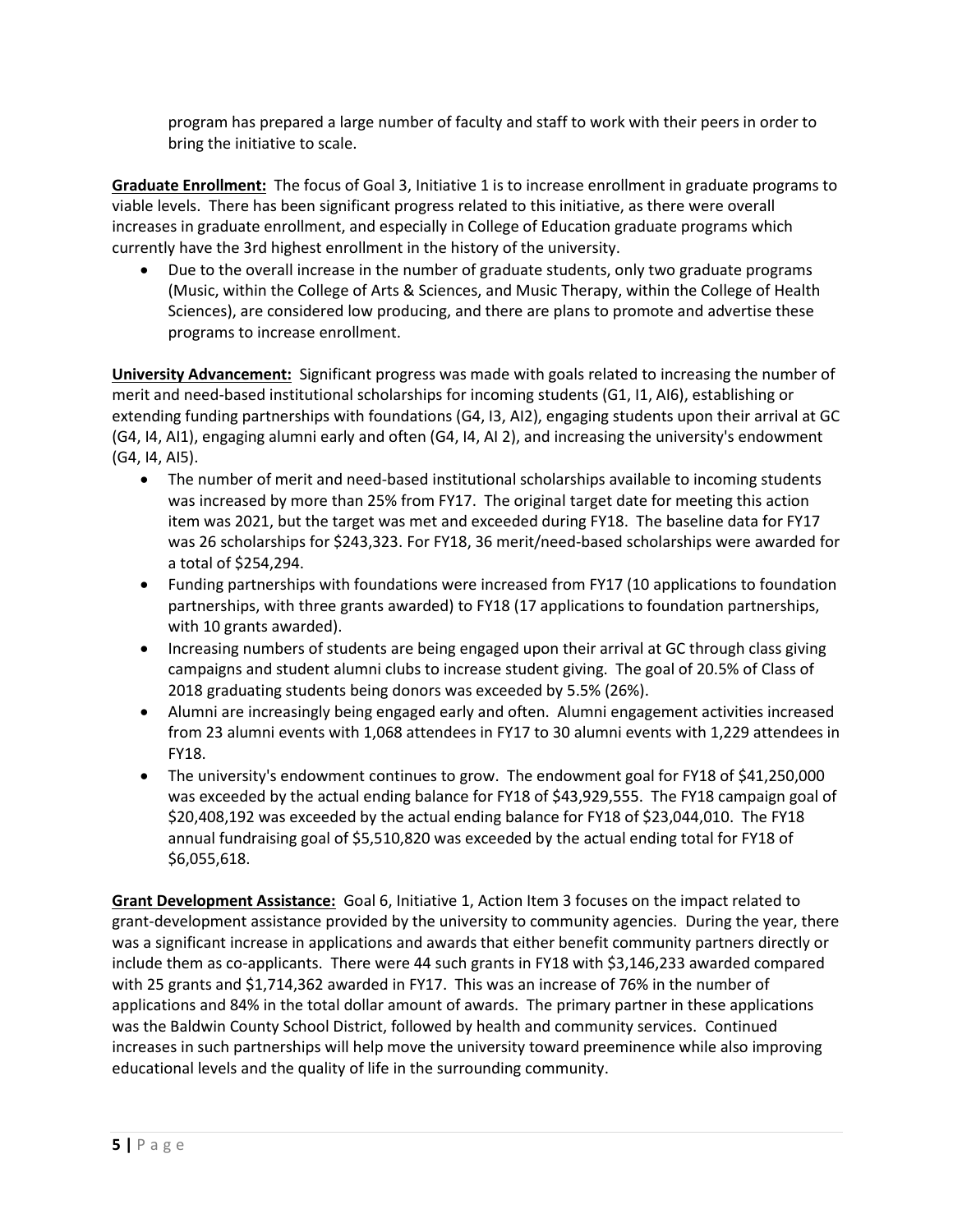#### **Areas of Concern**

The Strategic Planning Steering Committee also noted the following areas of concern:

**Staff Turnover Slowed Action Item Progress:** Turnover of key staff, including the departure of two Champions (Chief Human Resources Officer and Assistant Vice President for International Education), slowed progress toward action item accomplishment. The lack of a permanent leader for CTL limited progress on a number of Goal 2 action items. In addition, the extended leave of another Champion greatly limited progress toward that Champion's goals—which are related to the critical areas of retention and student success. For example, little progress was made in 2018 on action items 1, 2, or 3 under Goal 1, Initiative 5.

> *It is clear that the success of specific action items within the strategic plan is directly tied to the presence, focus, and motivation of Champions, and when there is turnover or Champions are absent, progress is slowed or halted. The Steering Committee recommends that, whenever possible, Champions should involve colleagues or form teams that can continue progress toward accomplishing action items in their absence.*

**Incremental Action Items:** Some of the action items seem incremental rather than transformative. If the university is to achieve preeminence within a reasonable time period, then more ambitious metrics need to be set, and the action items should be addressed more aggressively. *It would be helpful for Executive Cabinet to identify those key measures that will move the university toward preeminence, and suggest more ambitious metrics for corresponding action items.*

**Limited Progress toward Retention and Graduation Targets:** G1, I2, AI2 promises the development of targeted strategies and pilot programs to enhance retention, progression, and graduation, with the stated goal of increasing the second-year retention rate from 65% to 75%, and improving the four-year graduation rate to 55% and the six-year graduation rate to 70%, all by 2021. However, overall student retention and four-year graduation rates have held steady over the past three years. The second-year retention rate of 68.60% in 2018 actually dropped slightly from 2016 when it was 70.06%. The four-year graduation rate was 48% in 2018, exactly the same as it was in 2016. *With only two years from the 2021 target date, are the targeted numbers realistic based on progress to date?*

**The Lack of a Permanent, High-Level Leader for Goal 2:** Goal 2 is arguably the most important goal within the strategic plan as it will lead to the development and implementation of distinctive undergraduate experiences that will enhance the student experience and set Georgia College apart from most peer institutions. While the Director of Institutional Effectiveness and the GC Journeys Director have devoted considerable time to Goal 2 action items, until now the university has cobbled together leadership and resources to implement the vitally important goal. While progress has been made, much more should be anticipated under the leadership of the new Associate Provost for Transformative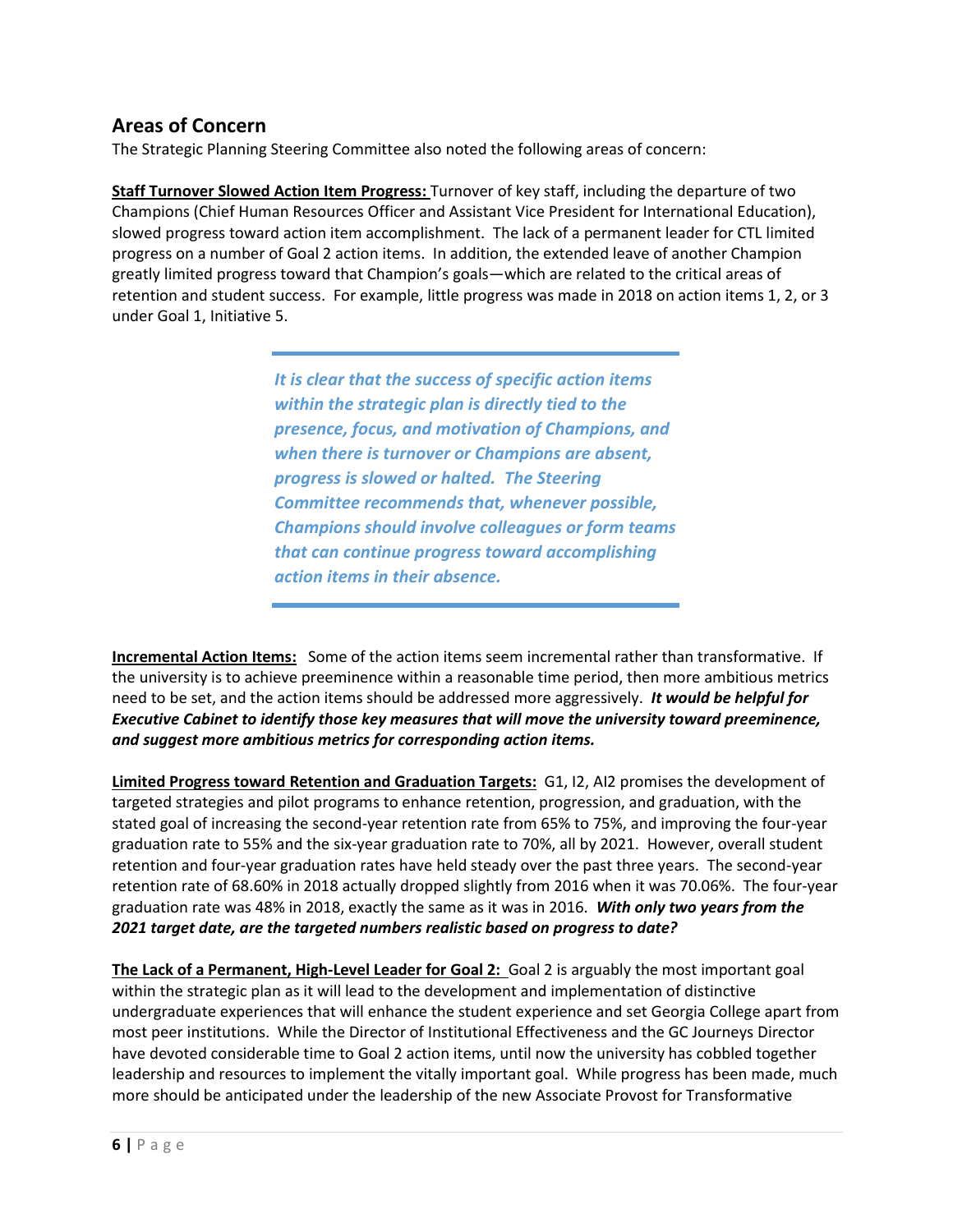Learning Experiences, Dr. Jordan Cofer, who will arrive on campus in July, 2019. *The Strategic Planning Steering Committee will request that the new Associate Provost work with appropriate parties (CTL Director, Journeys Director, Director of Institutional Effectiveness, etc.) to update existing Goal 2 action items and craft new action items to speed the development and implementation of transformative experiences.*

> *This institution will be most transformative, and thus most preeminent, when that transformation occurs in the life of each of our students. GC Journeys, when fully implemented, and the Career Planning Milestones (as those professional development activities become more deeply embedded in the GC culture) are two initiatives that, with continued attention to execution, bring the potential of being significant strategic differentiators for GC, thus sources of preeminence for the institution. Initiatives from the Center for Student Success are a third opportunity for dramatic impact on GC, particularly in regard to retention and graduation rates.*

**Programs with Secondary Admissions Processes:** Students who gain entry into the university's highdemand and high-quality programs with secondary admissions requirements (Nursing BSN and BS in Education) demonstrate very high retention and graduation rates. However, the university's retention and graduation rates are also impacted by those students whose hearts are set on one of these popular programs, but who are not accepted into the cohorts. While some of these students may select other majors and remain at Georgia College, others elect to transfer to institutions where they can gain admission into the desired programs. This issue—which is not unique to Georgia College—has been studied in the past, and various solutions attempted. However, a renewed focus on this issue may be warranted given the strong interest in increasing retention and graduation rates. At the very least, the university needs an accurate picture of how many students select other majors and remain at Georgia College until graduation, and how many transfer to other institutions when not accepted into programs with secondary admissions. *The Steering Committee recommends that Executive Cabinet discuss cohort programs with secondary admissions requirements and determine if further study and steps are needed.*

**Delay in the Completion of the 90-day Hiring Survey:** The 90-day hiring survey of May 2018 graduates referenced in Goal 1, Initiative 5, Action Item 5 was slowed by staff turnover, and the new survey was not utilized. To improve the university's knowledge rate of recent graduates, the new survey needs to be completed in a timely manner. At the time this report was being created, the survey of recent graduates was in progress, as the Career Center and Alumni Relations have partnered to distribute the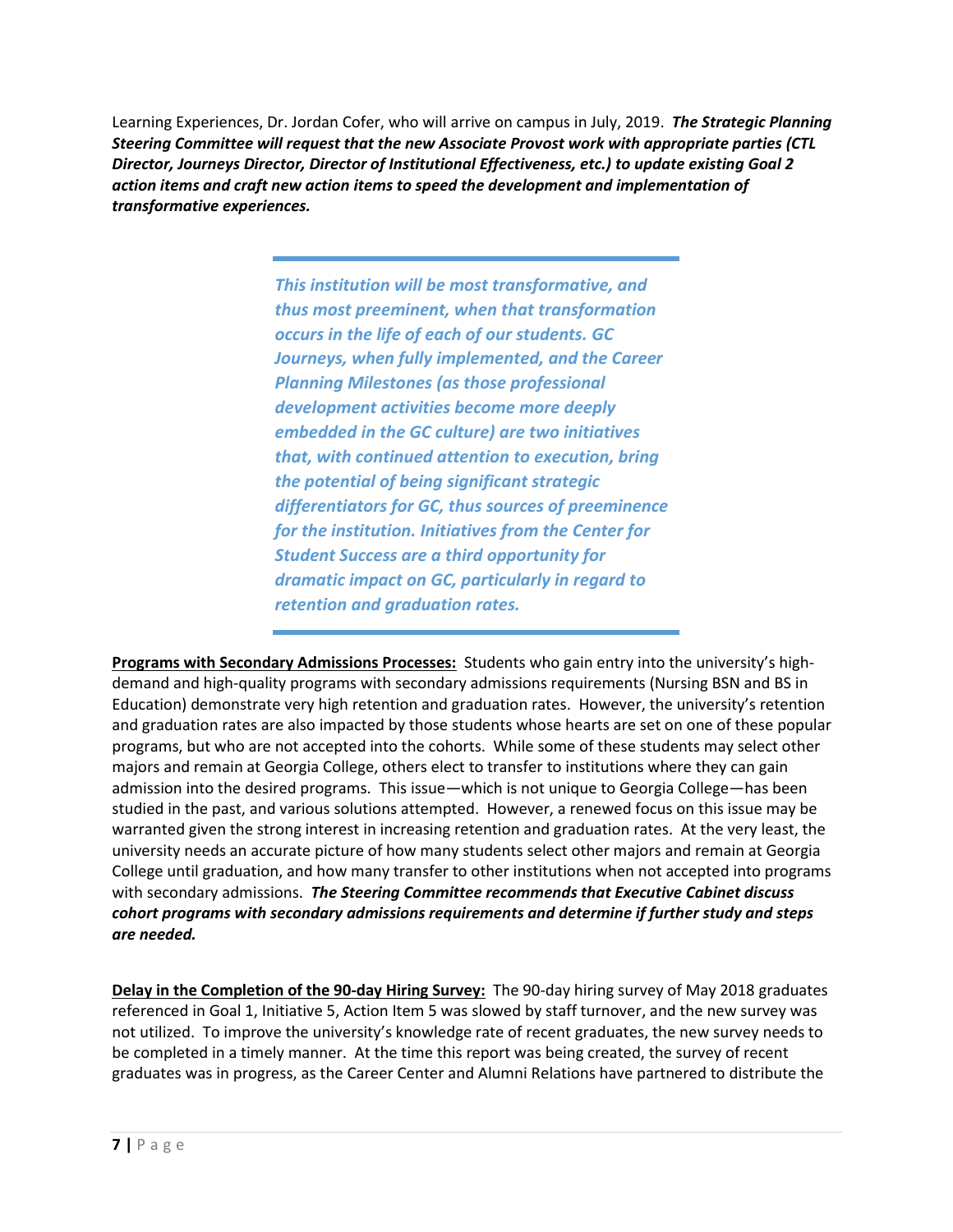First Destination Survey to graduating seniors and graduate students. This survey will go out every two weeks until October, 2019.

**Insufficient Staff Support for Strategic Planning:** The current chair of the Steering Committee is a .49 retiree who feels that he struggles to do an effective job leading and providing support for the strategic planning process while also handling a number of other responsibilities including high-level searches. In July, 2020, Dean Dale Young, the only remaining initial co-chair—and a very active leader on the Steering Committee—will retire. Given that will also be the time when the Steering Committee will begin conducting a comprehensive review of the strategic plan including mission, vision, and value statements, and goals, initiatives, and action items, this may be a good time for the President to consider a formal handoff to new leadership.

*The Steering Committee recommends that Executive Cabinet consider transitioning the management, facilitation, and oversight of the university's strategic plan to the Senior Associate Provost of Academic Affairs and Director of The Graduate School who will co-chair with a faculty member.* The Office of Institutional Research and Effectiveness (OIRE) will provide key support to the co-chairs including assisting with assessment, data management, reporting, analysis, and sustainability. Additionally, the strategic plan's management system, Watermark, is managed in this office, and much of the labor of sustaining the strategic plan lies in the successful management of the collection and reporting system. Positions in that office who would support the co-chairs include two administrators (IR and IE), an assessment practitioner, a data warehouse and senior business intelligence specialist, a research analyst, and a database administrator and reporting specialist.

**Departure of Provost Brown:** At the time this report was being created, Provost Brown was named Chancellor of Western Carolina University. As the Provost is directly or indirectly responsible for many of the action items within the strategic plan, any loss of continuity could delay action item accomplishment. However, President Dorman has developed a search timeline which will have a new permanent Provost named by mid to late fall 2019, and that should mitigate any potential negative impact on the strategic plan.

While the support and involvement of the Provost in strategic planning is vitally important, the associate provost level is where much of the work toward accomplishing action items actually occurs. For example, the Associate Provost for Student Success is directly responsible for the retention and graduation action items in Goal 1; the new Associate Provost for Transformative Learning Experiences will be responsible for creating and accomplishing all Goal 2 action items (transformative experiences); and the Senior Associate Provost and Director of the Graduate School is responsible for all Goal 3 action items (graduate programs) and two Goal 4 action items. *The Strategic Planning Steering Committee will consult with the Associate Provosts on an as-needed basis when meeting topics require their presence.* 

**Emerging Strategic Issues:** During the year, the following strategic issues emerged that must be addressed by the Strategic Plan:

- Approval by the USG of planning funds for a new science building on the GC campus. This item will be added to Goal 4.
- Possible USG funding of an additional nursing cohort. While a new cohort was not funded in the FY 2020 budget, if it eventually is funded, then it will be appropriate to add this item as an action item under Goal 1.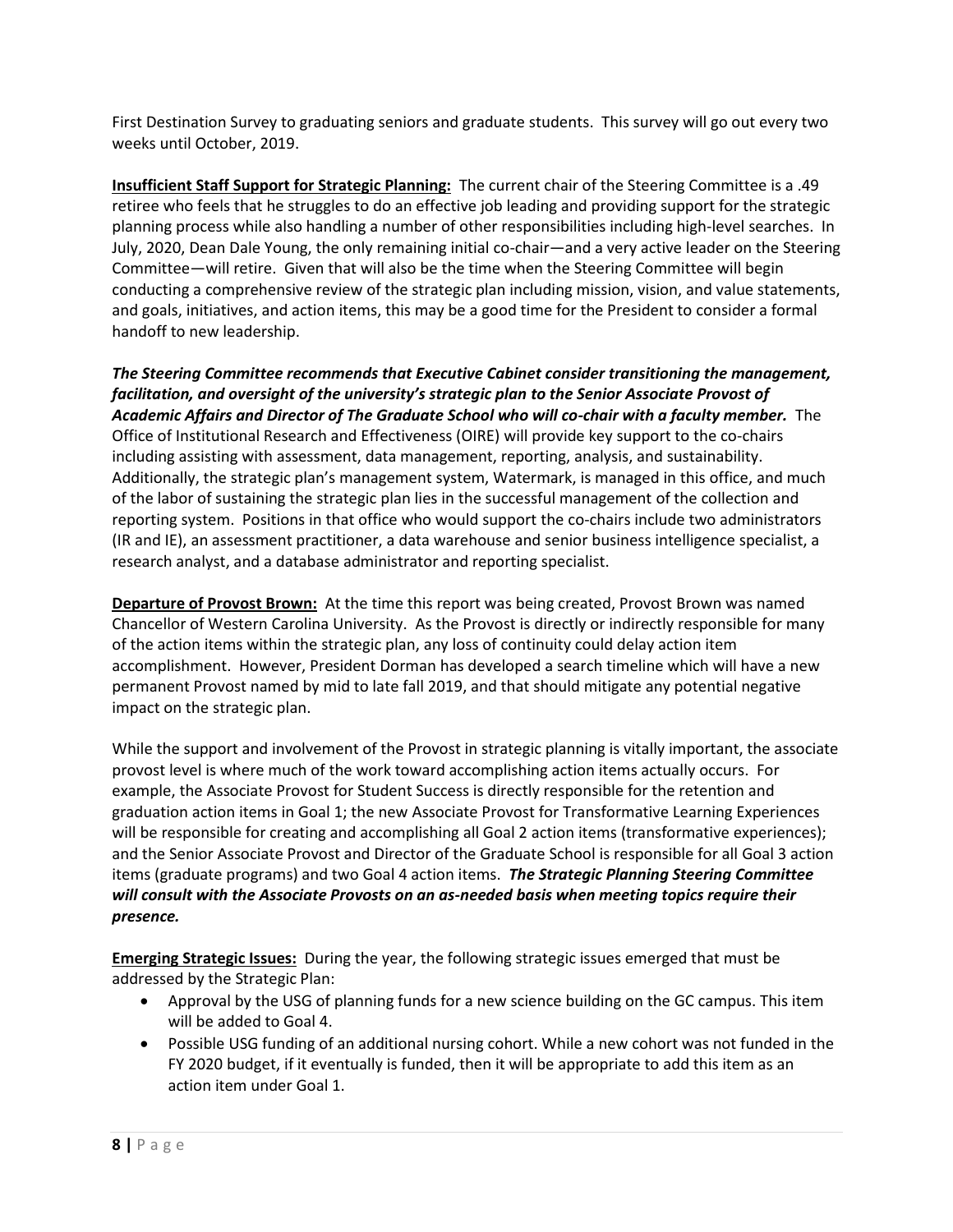Over the next year, Georgia College will work to develop departmental Business Continuity Plans (BCPs) which outline how the university will continue providing services to the campus community in the event of emergency situations and more routine disruptions that affect operations. This continuity planning process likely will need to be incorporated into the strategic plan.

### **Recommendations for Changes to Existing Action Items and for Creation of New Action Items**

The attached color-coded spreadsheet includes the final version of the 2016-2021 strategic plan with four new columns: Findings, Met/Not Met, Interpretation/Next Steps, and Recommendations to Cabinet. The latter column details a number of recommended changes to existing action items and the addition of three new action items for review and consideration by President Dorman and Executive Cabinet.

#### **Next Steps**

The Strategic Planning Steering Committee has identified several next steps including:

- Working with the Associate Vice President of Institutional Research and Effectiveness to create a Strategic Planning dashboard viewable by the campus community.
- Requesting that the new Associate Provost for Transformative Learning Experiences work with Champions and other appropriate parties to update existing Goal 2 action items and craft new action items to speed the development and implementation of transformative experiences.
- Producing, in early 2020, an annual report similar in format and scope to this report.
- Conducting a comprehensive review of the strategic plan during AY 21 including mission, vision, and value statements, and goals, initiatives, and action items.
- Writing a comprehensive final report in AY21 near the conclusion of the five-year strategic plan cycle. This report will include comprehensive recommendations to the President and Cabinet.

#### **Summary**

At the earliest stages of the development of the university's strategic plan, President Dorman and Provost Brown provided guidance on what they wanted the process and plan to be. The process was to be inclusive and encompassing of all aspects of the campus, including existing plans such as the facilities plan and the Diversity Action Plan. The strategic plan was to be actionable and doable, not "pie in the sky" or ethereal. At the same time, there was an expectation that challenging goals would be developed to move Georgia College in the right direction. As President Dorman noted, he wanted "a little bit of bodaciousness without being unrealistic." The plan was to be measurable, with a dashboard of data developed at the beginning and subsequently compared to new data obtained at the end of the fiveyear plan. The Strategic Planning Steering Committee would not be a limited-term task force, but would stay on throughout the duration of the plan and monitor plan accomplishment on an annual basis. The goal, of course, was to not only make our plan measurable, but to have data and people in place so that goal attainment will be measured on an on-going basis, and action items modified, deleted, or added as needed.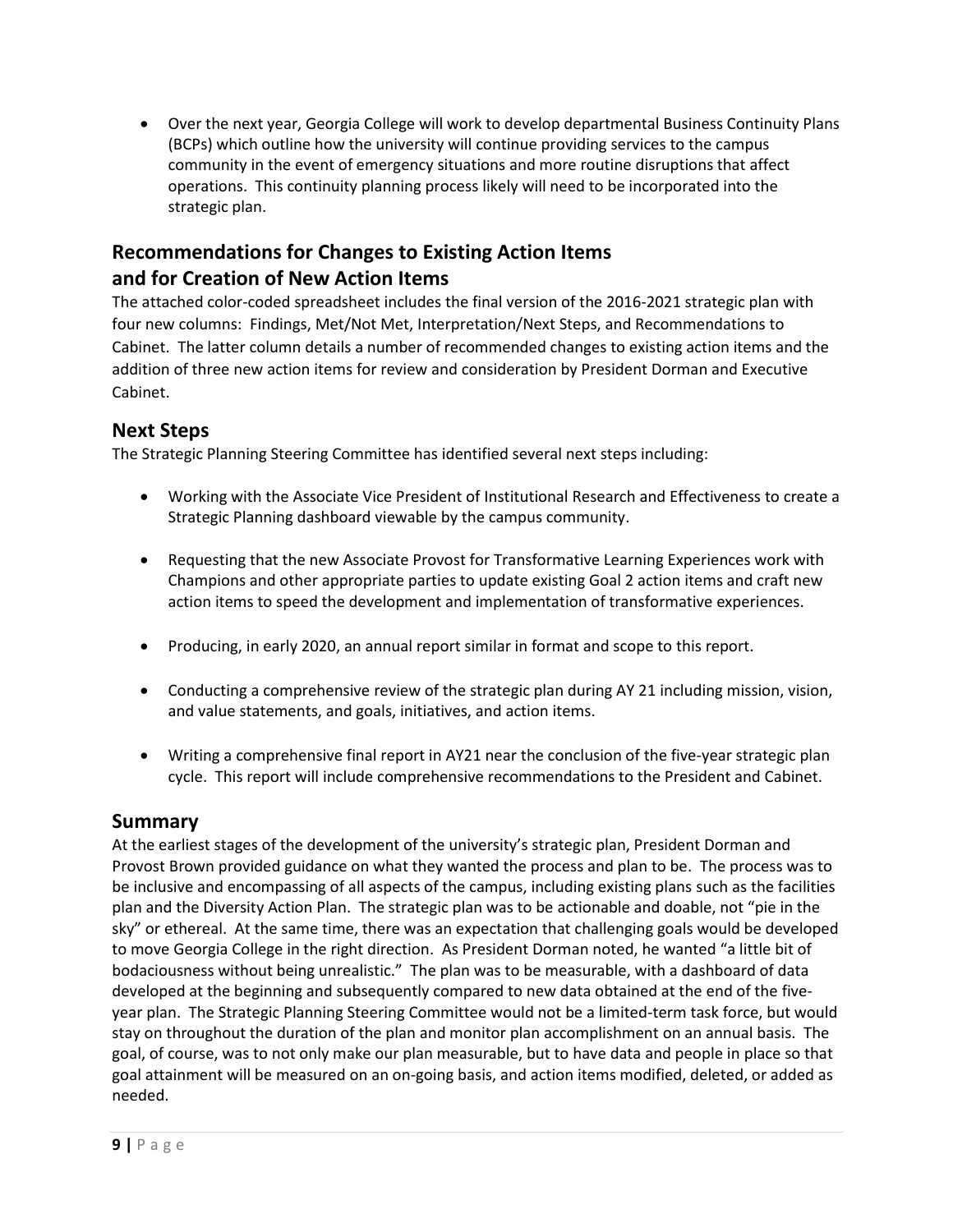Like turning a large ship, changing the course of a university can be a slow and challenging process. The development of the strategic plan was time consuming, as was the process of gaining the various internal and external approvals, appointing and orienting Champions, developing the reporting mechanism, etc. Though *Our Path to Preeminence* was to be a plan for 2016-2021, Champions weren't appointed until near the end of 2017, at which time the work of the plan was officially begun. Champions submitted their first reports in late 2018, making this the first year that action item progress can be reported. Now that the strategic planning reporting process has been implemented and operationalized, however, the pace of progress should increase significantly.

> *As a result of the hard work of the Steering Committee and numerous faculty, staff, and students, for the first time in its 130-year history, Georgia College has a strategic plan that is fully implemented, regularly assessed, and modified as needed.*

The strategic plan that was developed is not a perfect plan, but it does satisfy most of the goals set at the beginning of the planning process:

- The plan's development was inclusive and encompassing of all aspects of the university;
- The action items are actionable, doable, challenging, and—for the most part—measurable;
- The Strategic Planning Steering Committee is an on-going committee that meets on a regular basis and has developed processes and a timeline to guide its annual activities;
- Progress toward action item accomplishment is being measured on annual basis, and changes and additions to action items are annually recommended to Executive Cabinet.

*As a result of the hard work of the Steering Committee and numerous faculty, staff, and students, for the*  first time in its 130-year history, Georgia College has a strategic plan that is fully implemented, regularly *assessed, and modified as needed.*